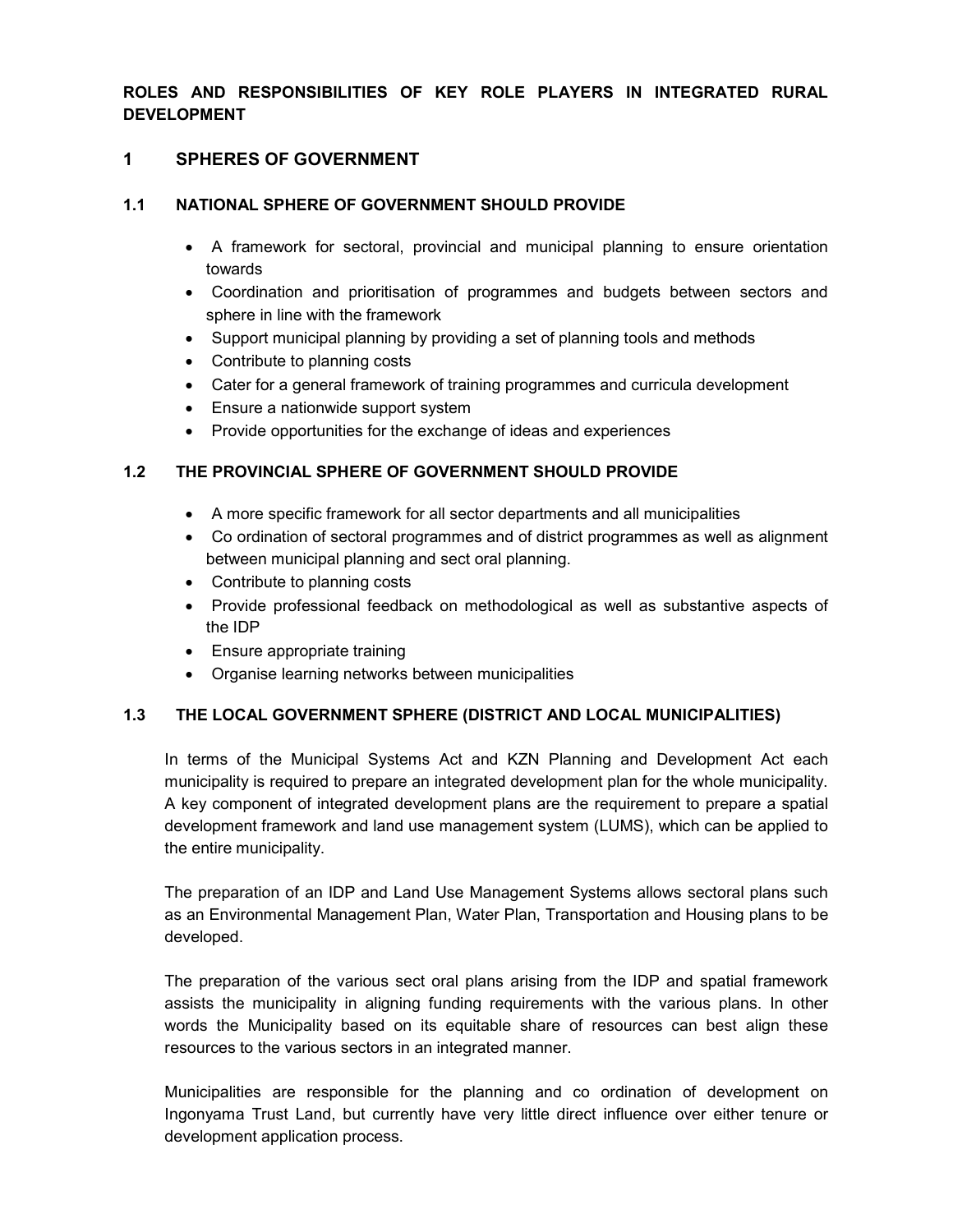# **2 KEY STAKHOLDERS**

### **2.1 INGONYAMA TRUST BOARD – LAND OWNER**

The Ingonyama Trust Act established the Ingonyama Trust Board and the Board seeks to preserve the integrity of the land under its jurisdiction by not releasing land but rather leasing or issuing PTO'S.

Ingonyama Trust Land refers to all land, which is legally held in title by the trust. The Ingonyama legislation indicates that the Trust shall be administered for the benefit, material welfare and social well being of the members of the tribes and communities living on the land.

In general terms Amakhosi or traditional leaders in terms of indigenous law undertake the day-to-day land administration at local level. Amakhosi are empowered to administer the land in terms of the Amakhosi and Iziphakanyizwa Act of 1990.

The Municipal Structures Act 2000 recognises the Traditional Authorities that observe a system of customary law and allows for them participate in the proceedings of Council of a specific municipality.

General good practice in integrated rural development process's must recognise the roles and responsibilities of the Land Owner (ITB), Traditional Authorities, DTLGA and Municipalities as well as their inter relatedness and the absolute need for co operation with one another

# **2.2 TRADITIONAL AUTHORITY HAVING JURISDICTION OVER THE AREA**

Amakhosi or traditional leaders in terms of indigenous law undertake the day-to-day land administration at local level. Amakhosi are empowered to administer the land in terms of the Amakhosi and Iziphakanyizwa Act of 1990.

According to indigenous customary law, amakosi are responsible for land allocation and administration.The Amended Rural Guidelines for rural Housing Projects recognizes these powers and acknowledges the right of the Traditional Authority to allocate Land, to individual beneficiaries, via functional security of tenure.

In terms of section 81 of the Municipal Structures Act Traditional Leaders may participate in the proceedings of a municipal council. The code of conduct set out in clause 15 of the code of conduct in the Municipal Systems Act also deals with Traditional Leaders.

# **3 GOVERNMENT DEPARTMENTS / SERVICE PROVIDERS (INCLDING PARASTATALS)**

A significant amount of financial resources for the implementation of projects lie with sector departments. The IDP process so as to ensure that their services are implemented in a structured manner should guide the sector departments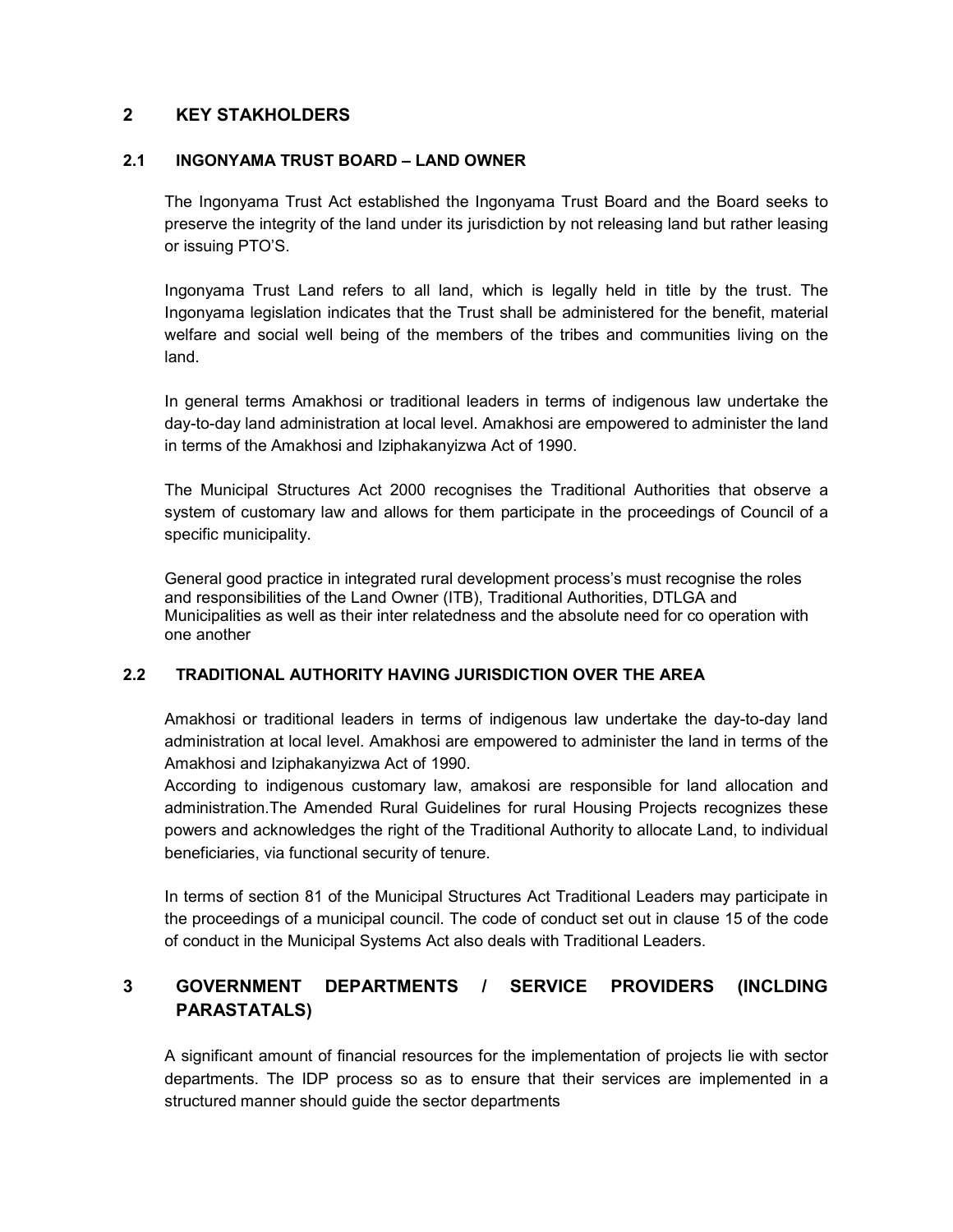Sector Departments should contribute to an integrated and aligned development process by

- Providing stakeholders with relevant information on sector department's policies, programmes and budgets.
- Contribute sector expertise and technical knowledge to the formulation of municipal policies and strategies
- Be guided by other sectors and more specifically sector plans

The most important and relevant sectors are

- Department Of Traditional And Local Government Affairs
- Department Of Housing
- Department Of Transport
- Department Of Health
- Department Of Welfare
- Department Of Works
- Department Of Water Affairs And Forestry
- Department Of Agriculture And Environmental Affairs
- Department Of Population And Social Development
- Eskom
- Telkom

Their responsibilities are outline below

### **3.1 DEPARTMENT OF TRADITIONAL AND LOCAL GOVERNMENT AFFAIRS**

### **3.1.1 TRADITIONAL AFFAIRS BRANCH IS RESPONSIBLE FOR;**

- Traditional institutional management
- Traditional Affairs administration
- Traditional Land Administration through its Land Utilization Directorate deals with tenure related issues such as the issuing of PTO's as well as dealing with land disputes. Land disputes could be both external and internal.
- Urban and Rural development

# **3.1.2 LOCAL GOVERNMENT BRANCH**

### **3.1.2.1 Local Government**

The Local governance programme consists of six sub – programmes namely

- Municipal Administration
- Municipal finance
- Disaster management
- Municipal infrastructure
- Training co ordination
- uMsekeli Municiapl support services

The purpose of the programme is to establish, monitor, supervise, regulate and strengthen the capacity of municipalities.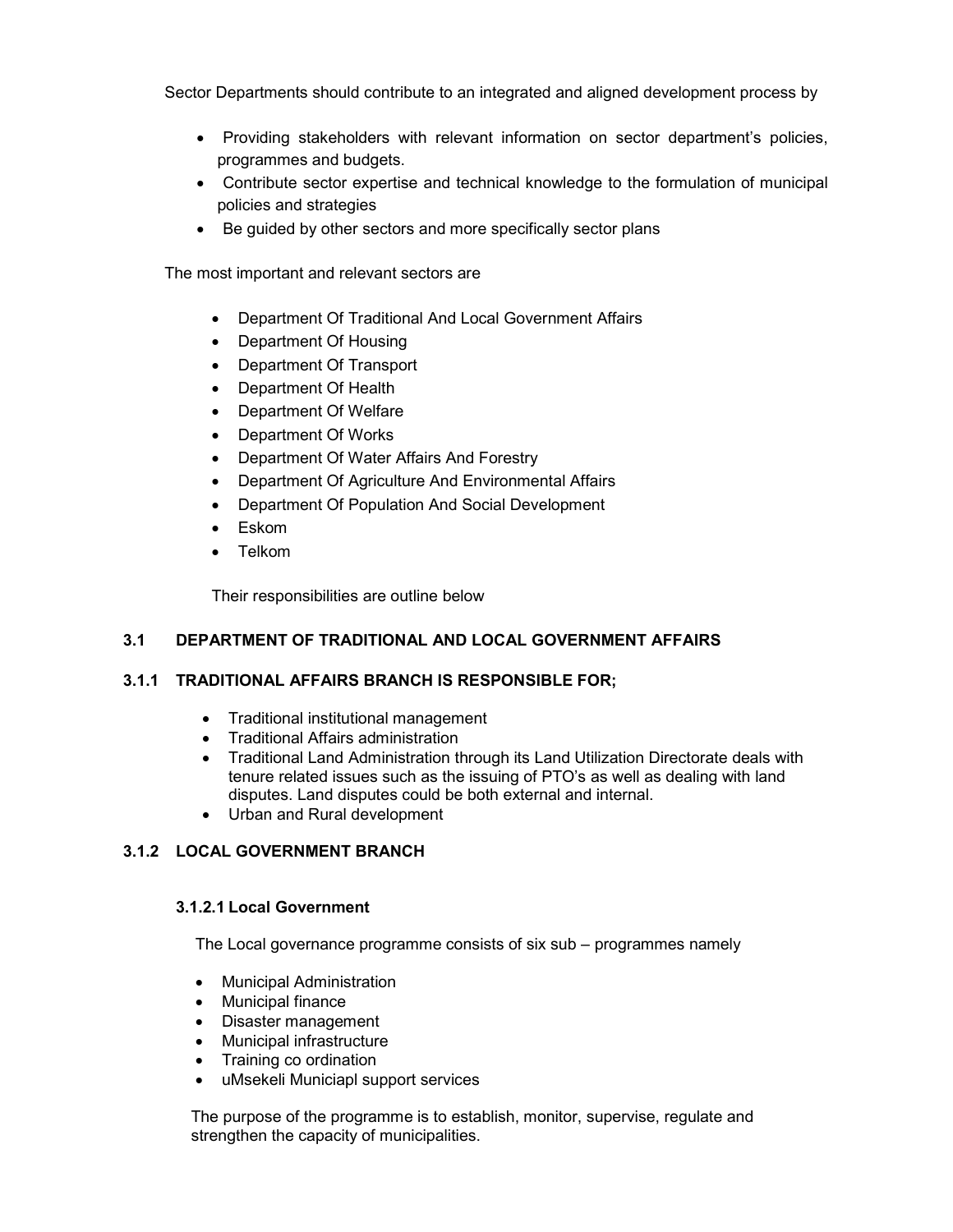### **3.1.2.2 Development planning**

This Chief Directorate comprises of five sub – programmes namely;

- Development administration
- Development information services
- Integrated development planning
- Spatial planning
- Support to Provincial Planning and Development Commission

### **3.1.2.3 Development administration**

#### **Is responsible for**

Processing of development planning applications under different legislation.

### **3.1.2.4 Development information services**

### **Is responsible for**

Providing assistance to District and local municipalities with respect to the establishment of functional and effective GIS support.

### **3.1.2.5 Integrated Development planning and spatial planning**

### **Is responsible for**

Providing support and strengthening the capacity of municipalities with respect to implementing Municipal Development Planning, IDP review process's and Municipal Organisational Performance Management.

### **3.2 DEPARTMENT OF HOUSING**

Is Responsible For

- Determining the equitable distribution of housing subsidies across the Province
- Determining provincial priorities based on the most pressing needs of the province and the priorities of Government
- Receiving and managing a budget from the National Department of Housing
- Assisting municipalities in preparing housing sector plans
- Preparing and managing a provincial housing plan
- Assisting municipalities in preparing applications for subsidies based on housing plans
- Evaluating and approving housing projects
- Monitoring and managing housing projects and the housing fund in general
- Ensuring that projects comply with National and Provincial norms and standards and related legislation.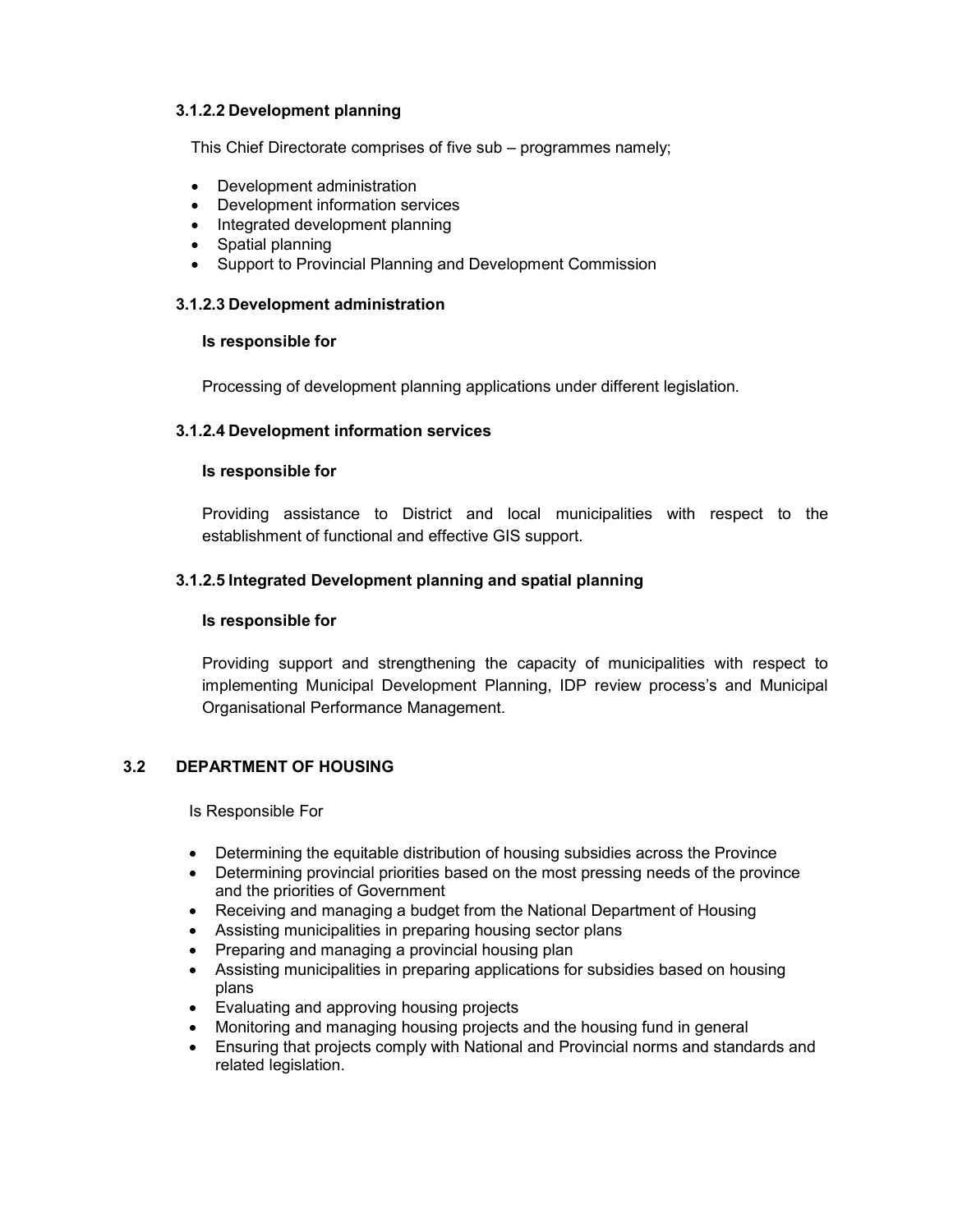### **3.3 THE DEPARTMENT OF TRANSPORT**

Is responsible for

- Determining the equitable distribution of the transport budget across the Province
- Receiving and managing a budget from the National Department of Transport
- Preparing and managing a provincial transport plan
- Monitoring and managing roads, traffic and transportation programs including the rural roads program
- Ensuring that projects comply with National and Provincial norms and standards and related legislation.

# **3.4 THE DEPARTMENTS OF HEALTH AND WELFARE**

Is responsible for

- Determining the equitable distribution of the Health and Welfare budget across the Province
- Receiving and managing a budget from the National Department of Health and Welfare
- The role out of the HIV aids program
- Primary and secondary healthcare programs
- Planning new hospitals and clinics
- Managing welfare and disability grants.

# **3.5 THE PROVINCIAL DEPARTMENT OF WORKS AND THE NATIONAL DEPARTMENT OF PUBLIC WORKS**

Is responsible for

- Managing capital works programs for state funded projects such as the construction of schools, clinics, community centres, police stations, hospitals etc
- Managing and maintaining existing state assets in the form of existing buildings and facilities
- Planning of new facilities

# **3.6 THE DEPARTMENT OF WATER AFFAIRS AND FORESTRY**

Is responsible for

- Managing of water resources to ensure the sustainable utilisation thereof
- Managing capital works programs to ensure the sustained supply of potable water and adequate sanitary solutions to prevent the contamination of water sources
- Manage and implement water awareness campaigns and consumer education.
- Manage and protect natural forests
- Ensure the sustainability of man made forest by managing the impact on natural resources and specifically water resources